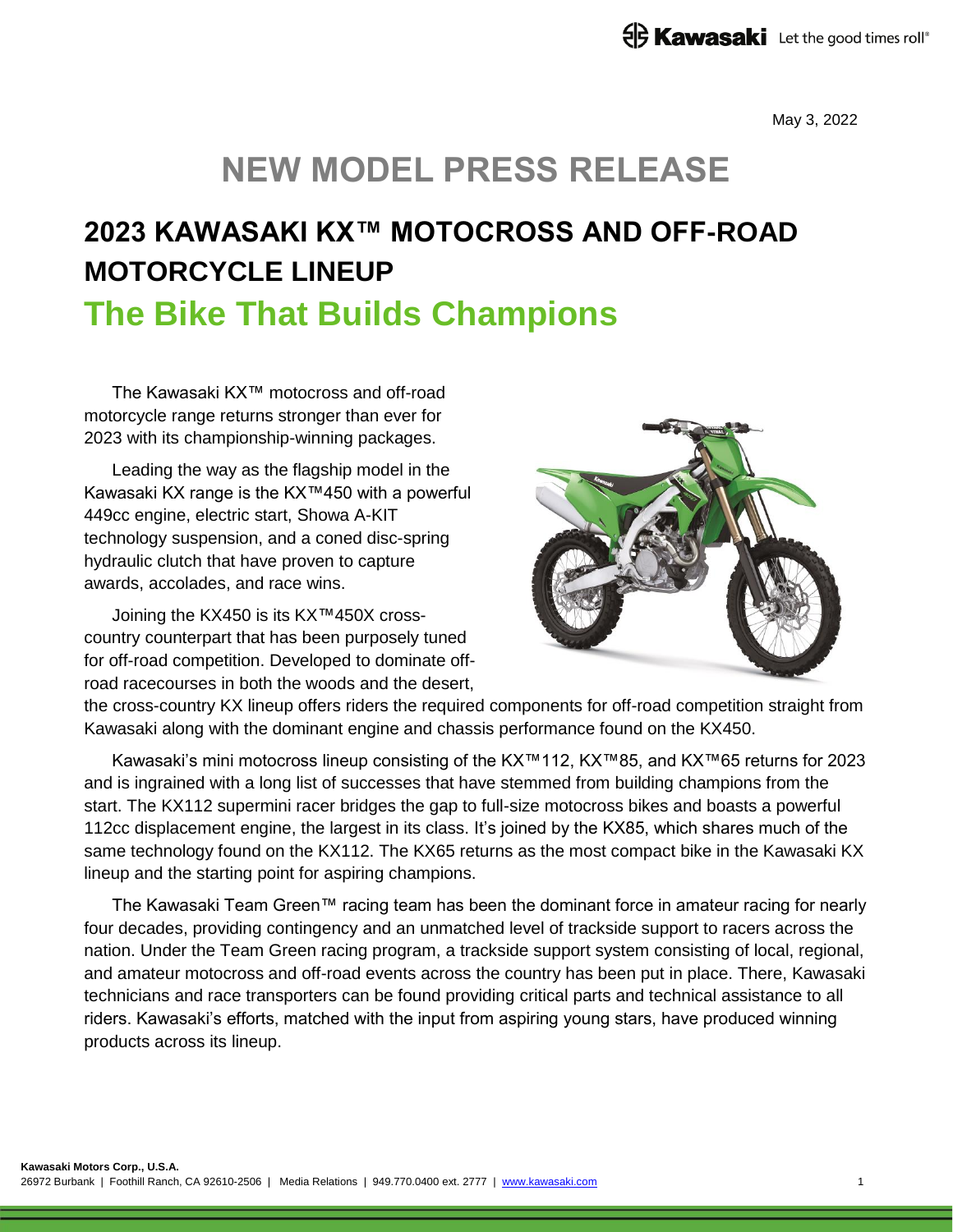### **KAWASAKI KX™450**

As the flagship model in the Kawasaki KX lineup, the 2023 Kawasaki KX450 is built with racewinning components to help get Kawasaki riders to the top step of the podium. Tuned to best suit raceexperienced riders, the 449cc liquid-cooled, four-stroke engine boasts an abundance of power along with a slim aluminum perimeter frame, Showa A-KIT technology suspension, coned disc-spring hydraulic clutch, and electric start to deliver the ultimate championship-winning package.

The 449cc lightweight engine package utilizes input derived directly from the Monster Energy® Kawasaki race team, producing peak power and a torque curve that makes it easy to get on the gas early. The potent KX450 engine features an electric start activated by the push of a button and powered by a compact Li-ion battery. A lightweight finger-follower valve actuation design comes by way of Kawasaki's top-level road racing technology and World Superbike engineers, enabling larger-diameter valves and more aggressive cam profiles. A close-ratio five-speed transmission is paired with a highcapacity coned disc-spring hydraulic clutch that helps facilitate control and provide a consistent feeling even under heavy use.

A slim aluminum perimeter frame provides precise cornering through excellent front-end feel and agility when riding at high speeds. The frame's lightweight construction is composed of forged, extruded, and cast parts, while the engine is used as a stressed member and adds to the frame's rigidity balance. Engineers carefully selected the dimension of the swingarm pivot, output sprocket and rear axle locations to focus on the center of gravity and balanced handling.

High-performance 49mm coil spring front forks with A-KIT technology can be found up front, featuring large diameter inner tubes that are the same size as those found on the machines of Kawasaki's factory racing team. The forks enable the use of large damping pistons for smooth action and firm damping. In the rear, a new Uni-Trak® linkage system is connected to the Showa Compact Design rear shock that boasts A-KIT technology with large diameter compression adjusters.

An oversized 270mm, petal-shaped front brake rotor from the renowned manufacturer, Braking®, is fitted to perfectly complement the powerful engine of the KX450. The rear is equipped with a 250 mm petal-shaped Braking rotor coinciding with the large front disc.

Kawasaki continues its unmatched commitment towards providing riders with class-leading ERGO-FIT® comfort thanks to its adjustable handlebar mounting system and footpegs to fit a variety of riders and riding styles. The factory-style 1-1/8" Renthal® Fatbar® handlebars feature four-way adjustable mounts with 35mm of adjustability to suit different sized riders. The footpegs feature dual-position mounting points, with a lower position that reduces the standard setting by an additional 5 mm, reducing the knee angle when taller riders are seated.

Complementing the championship-proven technology, the 2023 KX450 maintains its aggressive styling along with in-mold graphics on the radiator shrouds that result in an ultra-smooth surface and racy look needed to finish at the top of its class. The sleek bodywork has been molded to match the Vmounted radiators and narrow chassis design, helping facilitate rider movement and making it easy to slide back and forth.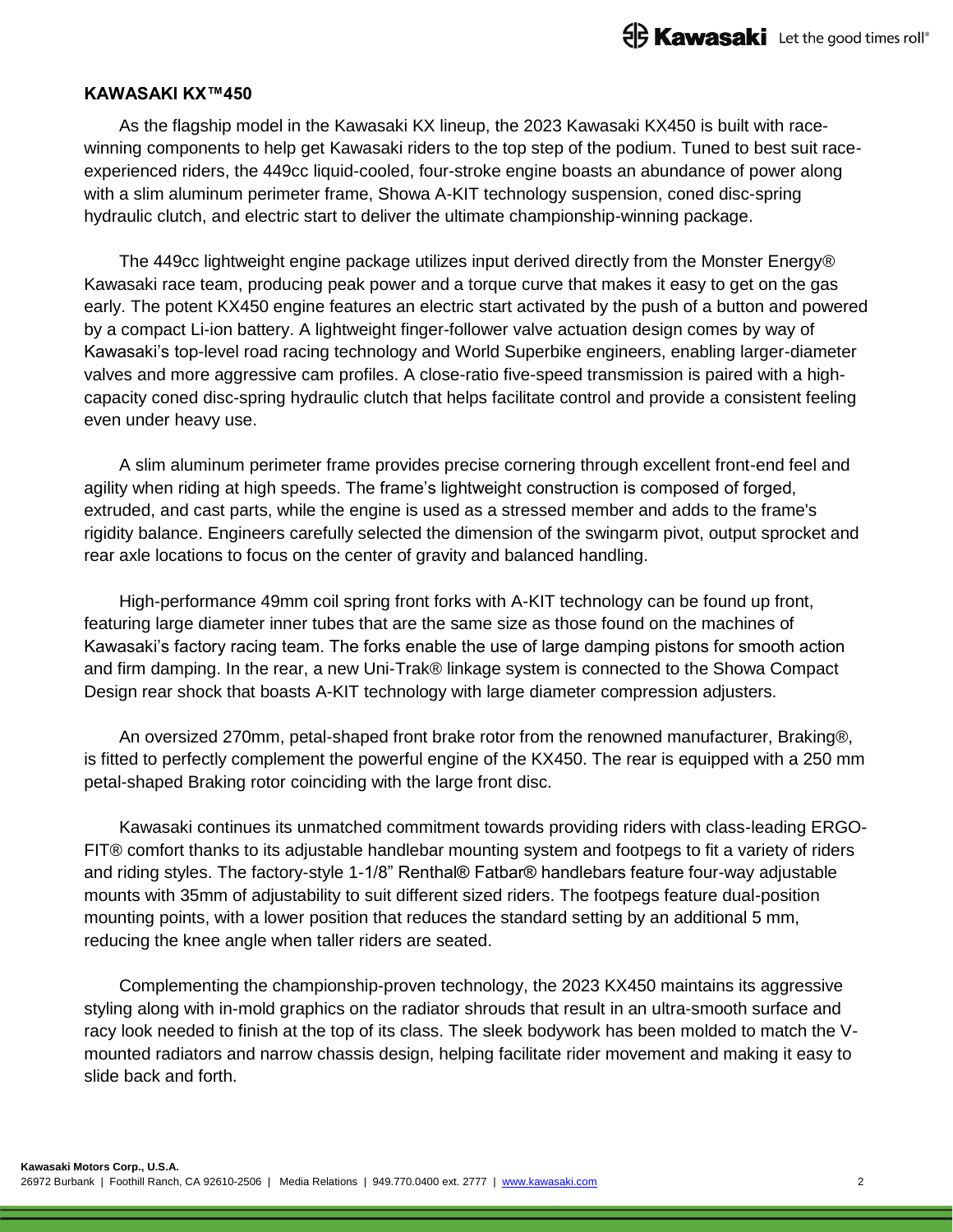**KAWASAKI KX450 Color:** Lime Green **MSRP:** \$9,599 **Availability**: Now

### **KAWASAKI KX™450X**

The 2023 KX450X is an off-road cross-country competition model that features the same championship-proven technology found on KX race machines and has been purposely tuned for offroad competition. Kawasaki's rich history in off-road racing consists of more than 25 championships in WORCS, National Hare & Hound, GNCC, and Endurocross over the past 20 years.

The KX450X shares many winning traits with its KX450 counterpart including the engine, frame, chassis, and styling. That successful base is paired with unique cross-country tuning and settings such as softer suspension settings, shorter gearing, off-road 21"/18" wheel combination, Dunlop Geomax AT81 tires, brake components, skid plate, and kickstand. The softer suspension settings and shorter gear ratio help create the optimal handling package for the race-ready off-road KX lineup.

#### **KAWASAKI KX450X**

**Color:** Lime Green **MSRP:** \$9,799 **Availability**: Now

### **KAWASAKI KX™112**

The 2023 KX112 was completely revised in 2022 and offers race-winning potential in a highly competitive class, boasting a strong low-end torque that riders can take advantage of to feel faster everywhere on the track.

The two-stroke, single cylinder KX112 features a bore and stroke of 52.5 x 51.6 mm. The engine paired with the powervalve system delivers strong low-end torque that translates to holeshot performance out of the starting gate and a stronger drive when exiting corners. Intake and exhaust port timing contribute to the KX112's strong low rpm torque, while its piston profile delivers durability and contact surface for the piston ring helps the initial bedding-in performance. The carburetor settings have been fine-tuned to match the powerful engine and contribute to sharp response across the rev range. Complementing the powerful 112cc engine is a 6-speed transmission that has been designed to withstand the engine output.

A sturdy high-tensile steel perimeter frame was designed to harness the engine's power, offering advantages of strength and torsional rigidity that allows riders to push hard on the track. The chassis is matched with 36mm inverted front forks that offer excellent damping and bottoming resistance, enabling the KX112 to be ridden hard while maintaining comfort. Riders can fine-tune their settings through 20-way adjustable compression damping. On the rear, Uni-Trak® rear suspension offers preload, 24-way compression and 21-way rebound damping adjustability in order to allow each rider to tailor their settings based on size and skill level.

The KX112's large 19-inch front and 16-inch rear wheels nicely bridge the gap between minibikes and full-sized race bikes, accommodating larger youth riders and helping to navigate over the bumps and ruts commonly found on motocross tracks. The wheels are fitted with Dunlop MX33 tires that offer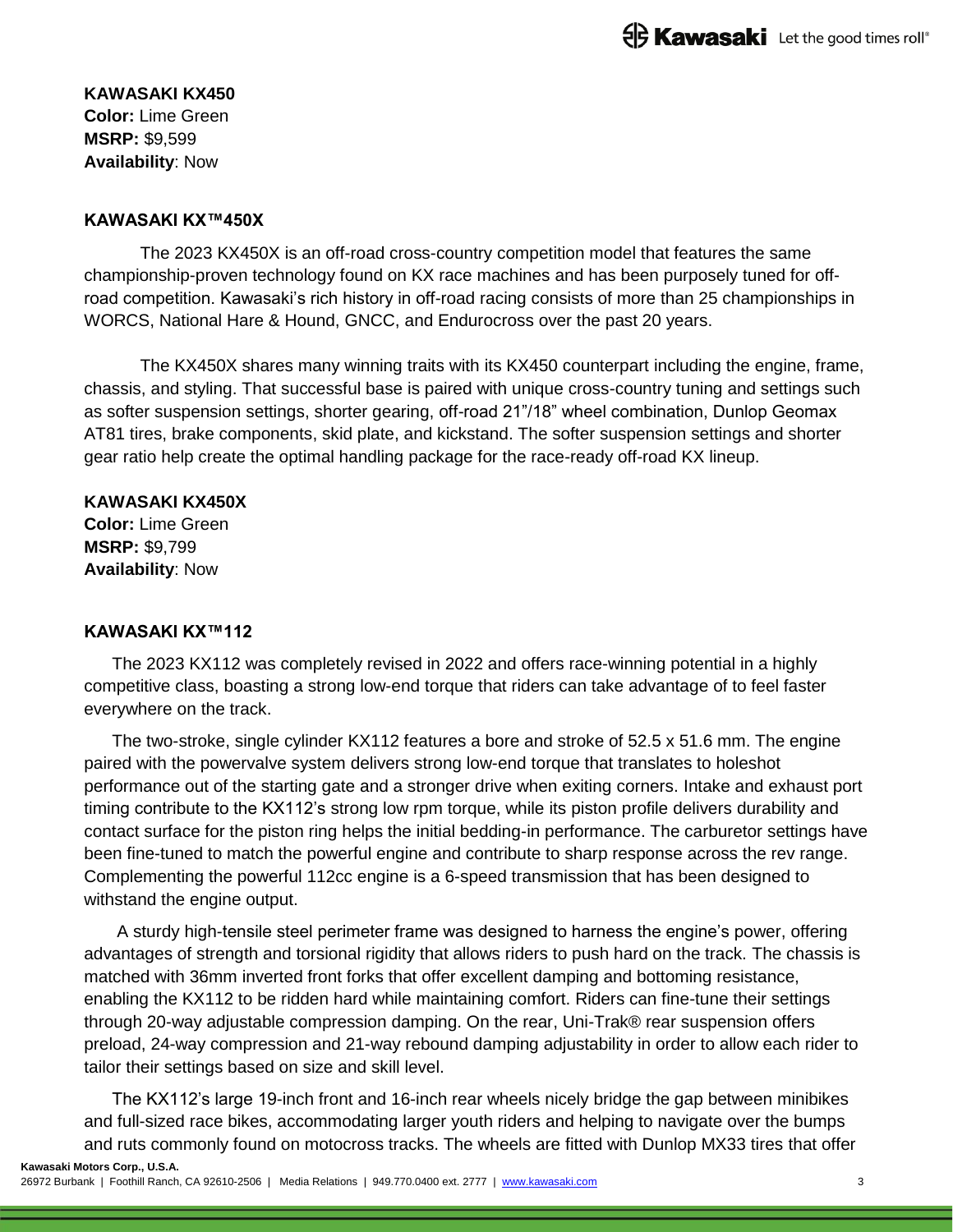excellent grip and control. The bodywork of the KX112 follows along the lines of its bigger KX counterparts by forming a slim ergonomics package that facilitates rider movements and contributes to strong factory looks.

## **KAWASAKI KX112**

**Color:** Lime Green **MSRP:** \$5,399 **Availability**: Now

## **KAWASAKI KX™85**

Built using much of the same race-winning technology as that found on the KX112, the KX85 motorcycle defines a "big bike in a small package" and returns as strong as ever in 2023 with the goal to provide young racers the championship-winning advantage they need to sharpen their skills. The KX85 relies on its instantaneous power, nimble handling, and factory-race-inspired styling to reach the checkered flag first.

The two-stroke, single cylinder 84cc engine is equipped with the highly advanced powervalve system that generates an easy-to-use wide-spread powerband. Just like the KX112, it features a 6 speed transmission, Dunlop MX33 tires, slim ergonomics package, aggressive KX styling and excellent cooling performance. Championship performance requires power, which is exactly why the KX85 stands above the competition.

# **KAWASAKI KX85**

**Color:** Lime Green **MSRP:** \$4,699 **Availability**: Now

# **KAWASAKI KX™65**

The 2023 KX™65 is the most compact motocross bike in the Kawasaki KX lineup, built to serve as the machine of choice for aspiring motocross racers driven to follow in Kawasaki's championship footsteps. The durability and reliability the KX models are known for creating a dependable platform for young racers. Featuring a six-speed transmission, race-ready engine, strong stopping power, and superb handling, the KX65 builds champions.

Its liquid-cooled, two-stroke 65cc engine and lightweight chassis deliver strong controllable power and exceptional handling that results in the ultimate recipe for winning races. The 33mm front forks and four-way adjustable rebound damping are capable of performing at the highest level in aggressive terrain, while the rear is fitted with Kawasaki's Uni-Trak® single-shock system with adjustable rebound damping and fully adjustable spring preload.

# **KAWASAKI KX65 Color:** Lime Green **MSRP:** \$3,999 **Availability**: Now